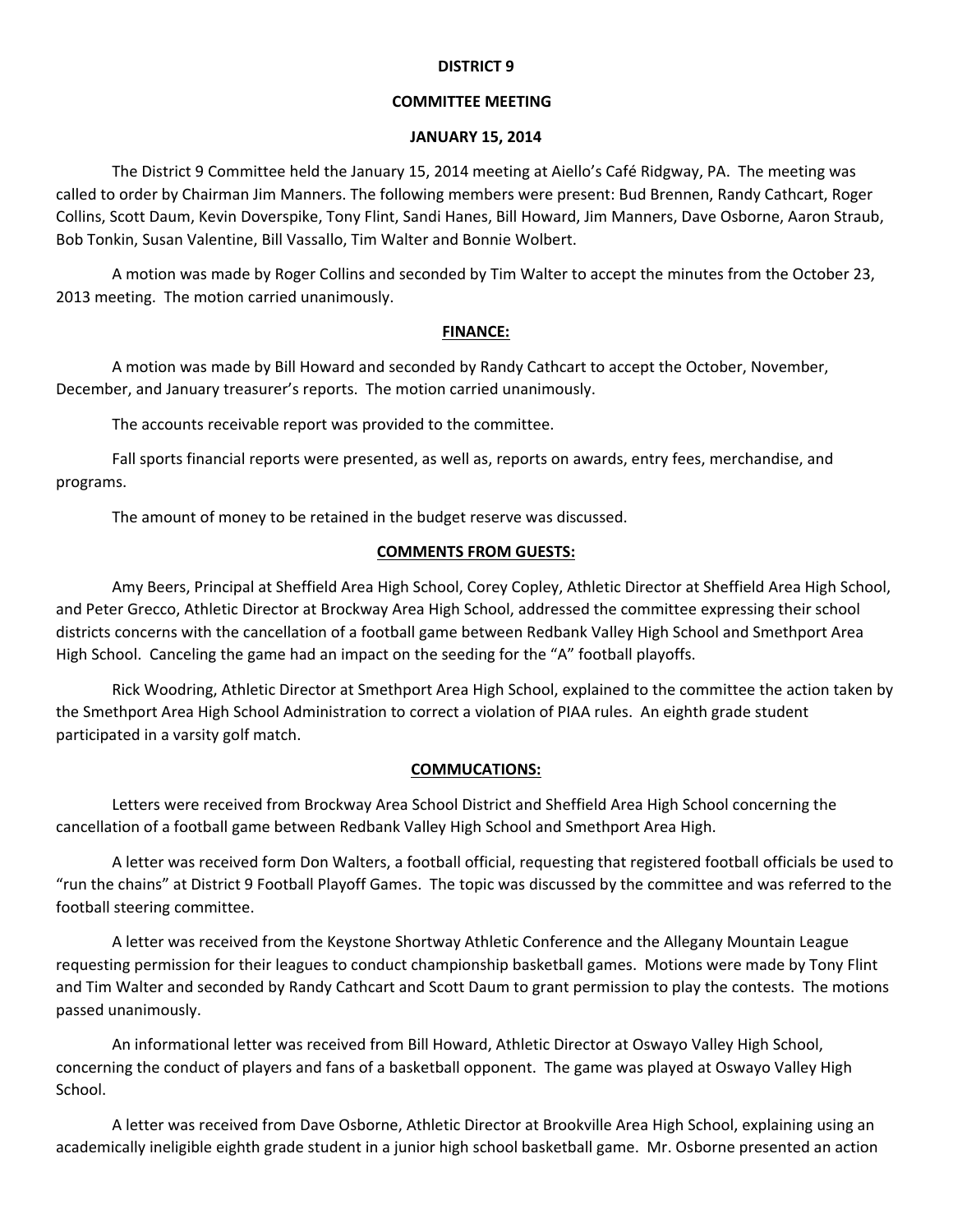plan to prevent a similar situation from reoccurring. The contest in which the student participated was forfeited. A motion was made by Tony Flint and seconded by Roger Collins to accept the explanation and action taken by Brookville Area High School. The motion carried unanimously.

## **BOARD OF DIRECTORS MEETING:**

On a third and final reading, the Board of Directors passed the PIAA/PSADA initiative to implement a coaching education program. Please check the PIAA Website for information on the courses. There may be a reduction from the projected cost of the courses.

## **ADMINISTRATIVE:**

A motion was made by Bill Howard and seconded by Susan Valentine for A C Valley High School Administration to present their action program adopted by their school district to prevent a student for a non‐PIAA school participating on an A C Valley High School athletic team. The motion carried with one descending vote. (Tony Flint)

The district committee has approved 22 athletic transfer requests this school year.

The cooperative sports agreement between West Forest High School and Kane Area High School in wrestling has been approved.

The district committee will consider changes in payment fees for certified athletic trainers at the August meeting.

## **THE ANNUAL PRINCIPALS' MEETING, ELECTION, AND LUNCHEON WILL BE ON APRIL 3, 2014 AT AIELLO'S CAFÉ.**

(In the near future, more information will be provided)

## **Informational Items**:

If your school uses "carpet runners" in your gym, please review the National Federation Rule concerning "carpet runners" on gym floors at basketball games.

If your school, conference, or league uses official assignors, please refer to page 41 Policies and Procedures of the PIAA Handbook. The assignor needs a signed contract with the school or conference. **Schools are to have signed contracts for all contests and officials.**

The annual election for membership on the District 9 Committee will be held on April 3, 2014. There will be a vacancy or vacancies on the committee. Information concerning the process to run for a position on the committee is attached.

## **SPORTS SPECIFIC COMMITTEES:**

#### **SPIRIT COMPETITION:**

 A concern has been expressed by a number school administers concerning the number of schools that are permitted to compete at the PIAA final competition. One major concern is the cost to the schools.

#### **BASKETBALL:**

Basketball information will be emailed to schools on Friday, January 17<sup>th</sup>.

## **FOOTBALL:**

A number of concerns were presented to the committee:

Canceling games to gain an advantage in seeding for playoffs.

Use of officials for "chain crews" at district playoff games.

Review selection and seeding procedure. (Especially in classes "A" and "AAA")

Football enrollment numbers per classification were given to the committee.